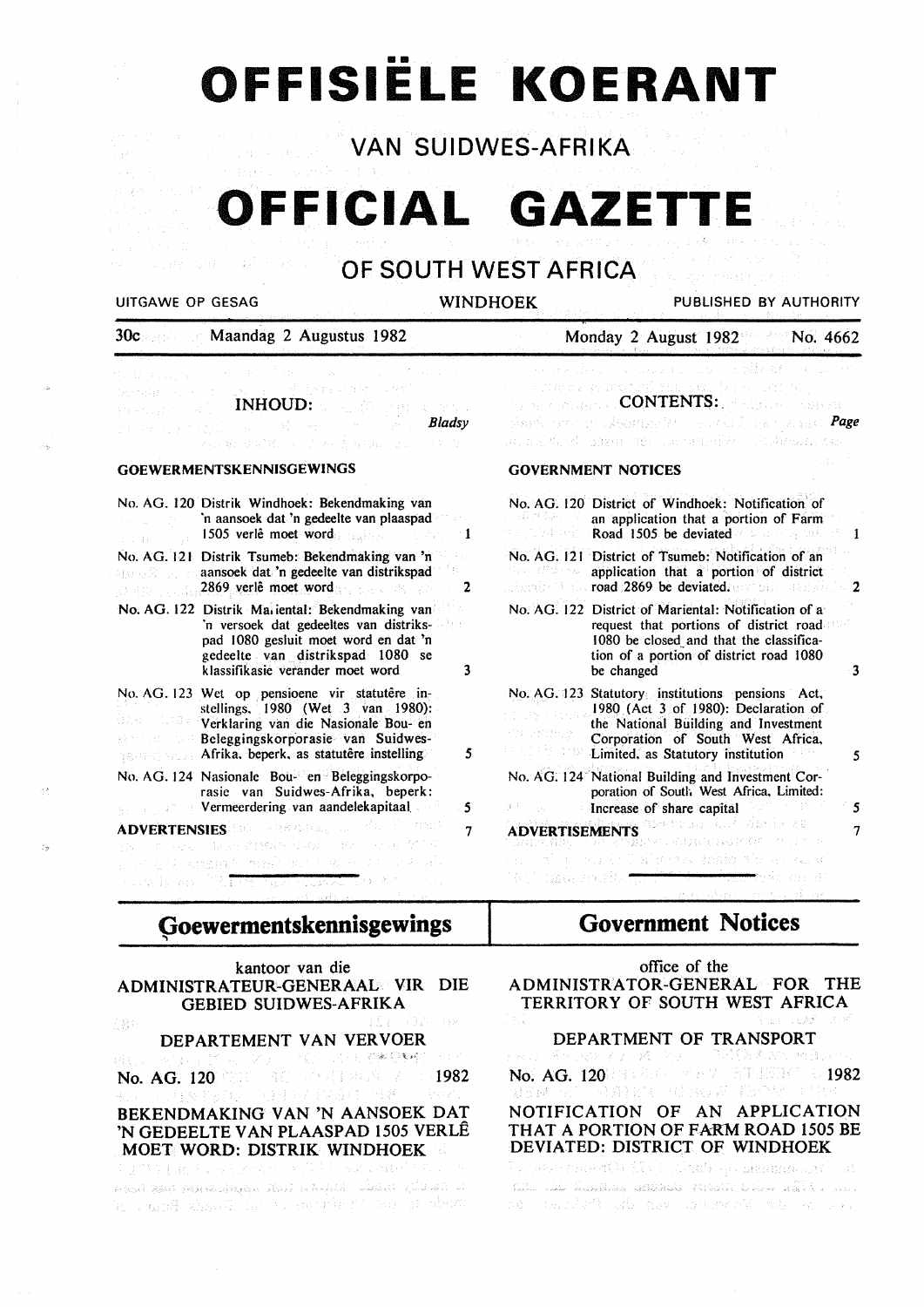Ingevolge artikel 16(3) van die Ordonnansie op Paaie, 1972 (Ordonnansie 17 van 1972), word hierby bekend gemaak dat aansoek by die Voorsitter van die Padraad van Windhoek gedoen is dat daardie gedeelte van plaaspad 1505 wat in paragraaf (a) van die Bylae beskryf word en op sketskaart P1157 aangetoon word, verle moet word van die roete beskryf in genoemde paragraaf (a) na die roete beskryf in paragraaf (b) van die Bylae en aangetoon op sketskaart P1157.

Genoemde sketskaart, synde 'n sketskaart van die betrokke streek waarop die pad waarop die aansoek. betrekking het en ander. geproklameerde paaie in daardie streek aangetoon word, sal vir die volle tydperk van dertig dae hieronder vermeld gedurende gewone kantoorure by die kantore van die Sekretaris van Vervoer, Windhoek, en die Paaiesuperintendent, Wirdhoek, ter insae beskikbaar wees. Instance Dutakid

ledereen wat enige beswaar het teen bogemelde aansoek word hiermee aangesê om sy beswaar, met die gronde waarop dit gebaseer is duidelik en in besonderhede daarin uiteengesit, skriftelik binne 'n tydperk van dertig dae vanaf die datum van publikasie hiervan by die Voorsitter van Padrade, Privaatsak 12005, Ausspannplatz, 9000, in te dien.

### $\left\langle \left\{ \delta \phi \left( \left\{ \left\{ \left\langle \phi, \left\langle \phi \right\rangle \right\rangle \right\} \right) \left\{ \left\{ \left\{ \phi \right\} \right\} \right\} \right\} \right\} \right\rangle$ BYLAE

- (a) Van 'n punt (A op sketskaart P1157) op die plaas Goab 323 algemeen noordwaarts en al meer noordnoordooswaarts oor genoemde plaas tot op 'n punt (C op sketskaart P1157) op distrikspad 1541 op genoemde plaas.
- (b) Van 'n punt (A op sketskaart Pll57) op die plaas Goab 323 algemeen noordooswaarts en al meer noordnoordooswaarts oor genoemde plaas en die plaas Amaria 353 tot op 'n punt (B op sketskaart P1157) op distrikspad 1541 op laasgenoemde plaas.

法规定的解除 的 医细胞细胞素质

# DEPARTEMENT VAN YERVOER No. AG. 121 1982 No. AG. 121 1982

الجدالية البئدة

### BEKENDMAKING VAN 'N AANSOEK DAT 'N GEDEELTE VAN DISTRIKSPAD 2869 VERLE MOET WORD: DISTRIK TSUMEB.

Ingevolge die bepalings van artikel 16(3) van die Ordonnansie op Paaie, 1972 (Ordonnansie 17 van 1972), word hierby bekend gemaak dat aansoek by die Voorsitter van die Padraad van

In terms of section 16(3) of the Roads Ordinance, 1972 (Ordinance 17 of 1972), it is hereby made known that application has been made to the Chairman of the Roads Board of Windhoek that that portion of farm road 1505 described in paragraph (a) of the Schedule and shown on sketchmap Pl157 be deviated from the route described in the said paragraph (a) to the route described in paragraph (b) of the Schedule and shown on sketch-map P1157.

The said sketch-map, being a sketch-map of the area concerned on which the road to which the application refers and other proclaimed roads in that area are shown, shall for the full period of thirty days mentioned below lie open to inspection at the offices of the Secretary for Transport, Windhoek, and the Roads Superintendent, Windhoek. during normal office hours.

 $D_{NN}$ 

(者取締合しず、(ほえど)に避難せなんまの)

Every person having any objection to the above-mentioned application is hereby commanded to lodge his objection in writing with the grounds upon which it is based clearly and specifically therein stated, with the Chairman of Roads Boards, Private Bag 12005, Ausspannplatz, 9000, within a period of thirty days from the date of publication hereof.

### **SCHEDULE**

isho i Barga

provenity.

- (a) From a point (A on sketch-map P1157) on the farm Goab 323 generally northwards and more and more north-north-eastwards across the said farm to a point (B on sketch-map P1157) on district road 1541 on the said farm.
- (b) From a point (A on sketch-map P1157) on the farm Goab 323 generally north-eastwards and more and more north-north-eastwards across the said farm and the farm Amaria 353 to a point (B on sketch-map P1157) on district road 1541 on the last-mentioned farm.

■ 2012年12月10日 第2回 10:00 10:00 10:00 10:00 10:00 10:00 10:00 10:00 10:00 10:00 10:00 10:00 10:00 10:0

### DEPARTMENT OF TRANSPORT

- 12월 12일 - 41일

No. AG. 121 1982

### NOTIFICATION OF AN APPLICATION THAT A PORTION OF DISTRICT ROAD 2869 BE DEVIATED: DISTRICT OF TSUMEB.

In terms of the provisions of section 16(3) of the Roads Ordinance, 1972 (Ordinance 17 of 1972), it is hereby made known that application has been made to the Chairman of the Roads Board of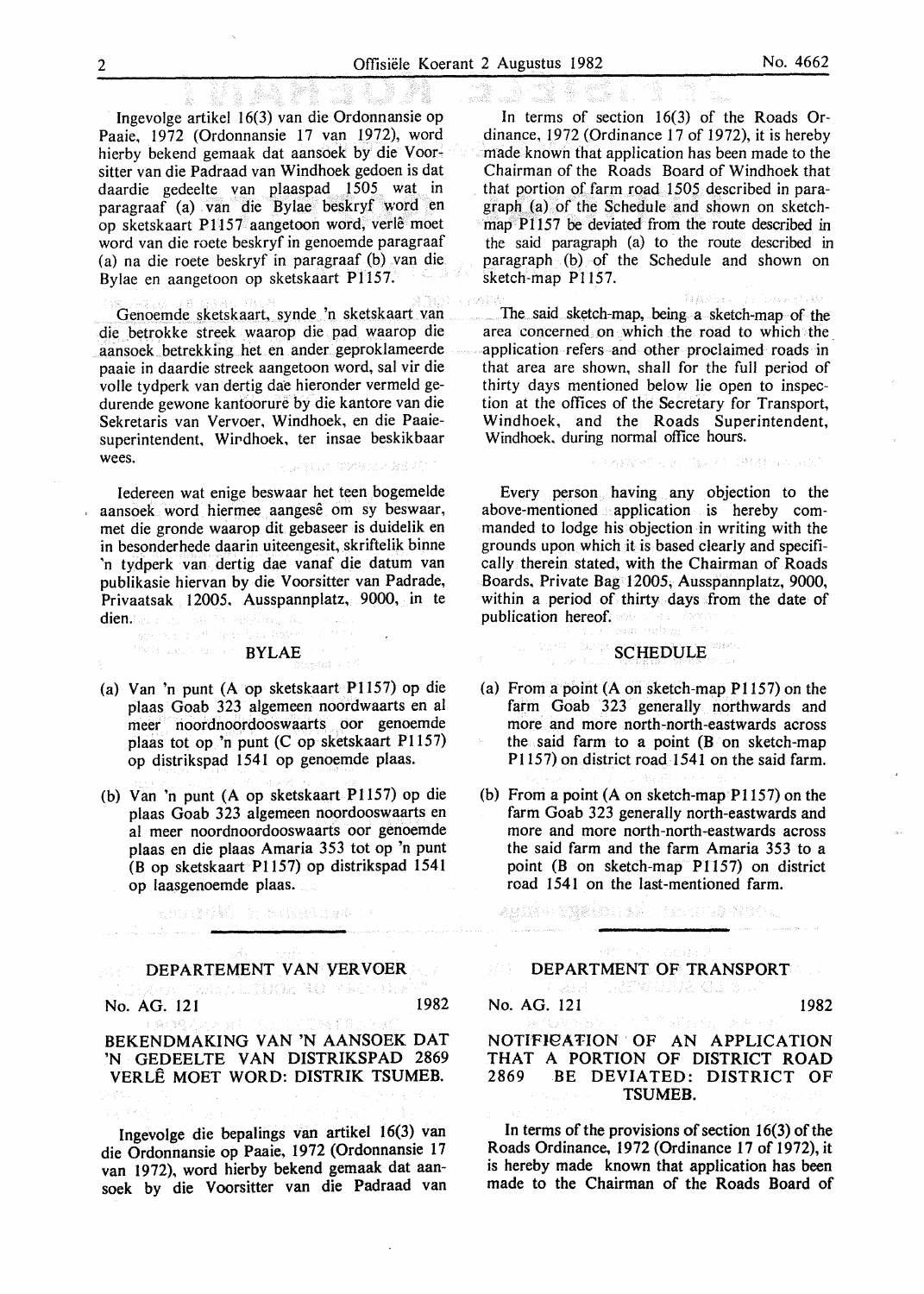Tsumeb gedoen is dat daardie gedeelte van distrikspad 2869 wat in paragraaf (a) van die Bylae beskryf en op sketskaart P1075 aangetoon word, verlê moet word van die roete beskryf in genoemde paragraaf (a) na die roete beskryf in paragraaf (b) van die Bylae en aangetoon op sketskaart P1075.

Genoemde sketskaart, synde 'n sketskaart van die betrokke streek waarop die pad waarop die aansoek betrekking het en ander geproklameerde, ondergeskikte en privaatpaaie in daardie streek aangetoon word, sal vir die voile tydperk van dertig dae hieronder vermeld, gedurende gewone kantoorure by die kantore van die Sekretaris van Vervoer, Windhoek, en die Paaiesuperintendent, Tsumeb, ter insae beskikbaar wees.

Iedereen wat enige beswaar het teen bogemelde aansoek word hiermee aangesê om sy beswaar, met die gronde waarop dit gebaseer is duidelik en in besonderhede daarin uiteengesit, skriftelik binne 'n tydperk van dertig dae vanaf die datum van publikasie 'hiervan by die Voorsitter van Padrade, Privaatsak 12005, Ausspannplatz, 9000, in te dien. the county and shown

### BYLAE

- (a) Van 'n punt (A.op sketskaart Pl075) op die plaas Turfbult 68 algemeen suidooswaarts oor die plaas Turfbult 68, die plaas Plesston 71 en die plaas Hoebome 72 tot op 'n punt (D op sketskaart Pl075) op laasgenoemde plaas.
- (b) Van 'n punt (A op sketskaart P1075) op die plaas Turfbult 68 algemeen oossuidooswaarts oor die plaas Turfbult 68 en die plaas Plesston 71 tot op 'n punt (B op sketskaart P $1075$ ) op laasgenoemde plaas; van daar algemeen ooswaarts oor die plaas. Plesston 71 tot op 'n punt (C op sketskaart P1075) op die gemeenskaplike grens van die plaas Plesston 71 en die plaas Hoebome 72; van daar algemeen suidooswaarts 'oor die plaas Hoebome 72 tot op 'n punt (D op sketskaart P1075) op genoemde plaas. in gans,

### DEPARTEMENT VAN VERVOER

No. AG. 122 1982

BEKENDMAKING VAN 'N VERSOEK OAT GEDEELTES VAN DISTRIKSPAD 1080 GESLUIT MOET WORD EN OAT 'N GEDEELTE VAN DISTRIKSPAD 1080 SE KLASSIFIKASIE VERANDER MOET WORD: DISTRIK MARIENTAL

Tsumeb that that portion of district road 2869 described in paragraph (a) of the Schedule and shown on sketch-map P1075, be deviated from the route described in the said paragraph (a) to the route described in paragraph (b) of the Schedule and shown on sketch-map  $P1075$ .

Siffle response in highest Canber a

The said sketch-map, being a sketch-map of the area concerned on which the road to which the application refers and other proclaimed, minor and private roads in that area are shown, shall for the full period of thirty days mentioned below lie open to inspection at the offices of the Secretary for Transport, Windhoek, and the Roads Superintendent, Tsumeb, during normal office hours.

Every person having any objection to the abovementioned application is hereby commanded to lodge his objection in writing, with the ground upon which it is based clearly and specifically therein stated, with the Chairman of Roads Boards, Private Bag 12005, Ausspannpfatz, 9000, within a period of thirty days from the date of publication hereof.

### **SCHEDULE**

- (a) From a point  $(A \text{ on sketch-map } P1075)$  on \_the farm Turfbult 68 generally south-eastwards across the farm Turfbult 68, the farm Plesston 71 and the farm Hoëbome 72 to a point (D on sketch-map P1075) on the lastmentioned farm.
- (b) From a point (A on sketch-map Pl075) on the farm Turfbult 68 generally east-south-eastwards across the farm Turfbult 68 and the farm Plesston 71 to a point  $(B \text{ on sketch-map})$ Pl075) on the last-mentioned farm; thence generally eastwards across the farm Plesston 71 to a point  $(C \text{ on sketch-map } P1075)$  on the common boundary of the farm Plesston 71 and the farm Hoebome 72; to a point (D on sketch-map P1075) on the said farm.

್ಯಾರ್ಥ್ ಫೆ.ಎಂ.ಕರ್ಡ್ ಶೃಷ್ಟಿ ಕರ್ನಾಟಕ ಚರ್ಮಾ

# **DEPARTMENT OF TRANSPORT**

No. AG. 122: 09 98221 2003 100 2003 100 1982

NOTIFICATION OF A REQUEST THAT PORTIONS OF DISTRICT ROAD 1080 BE CLOSED AND THAT THE CLASSIFICATION OF A PORTION OF DISTRICT ROAD 1080 BE CHANGED: DISTRICT OF MARIENTAL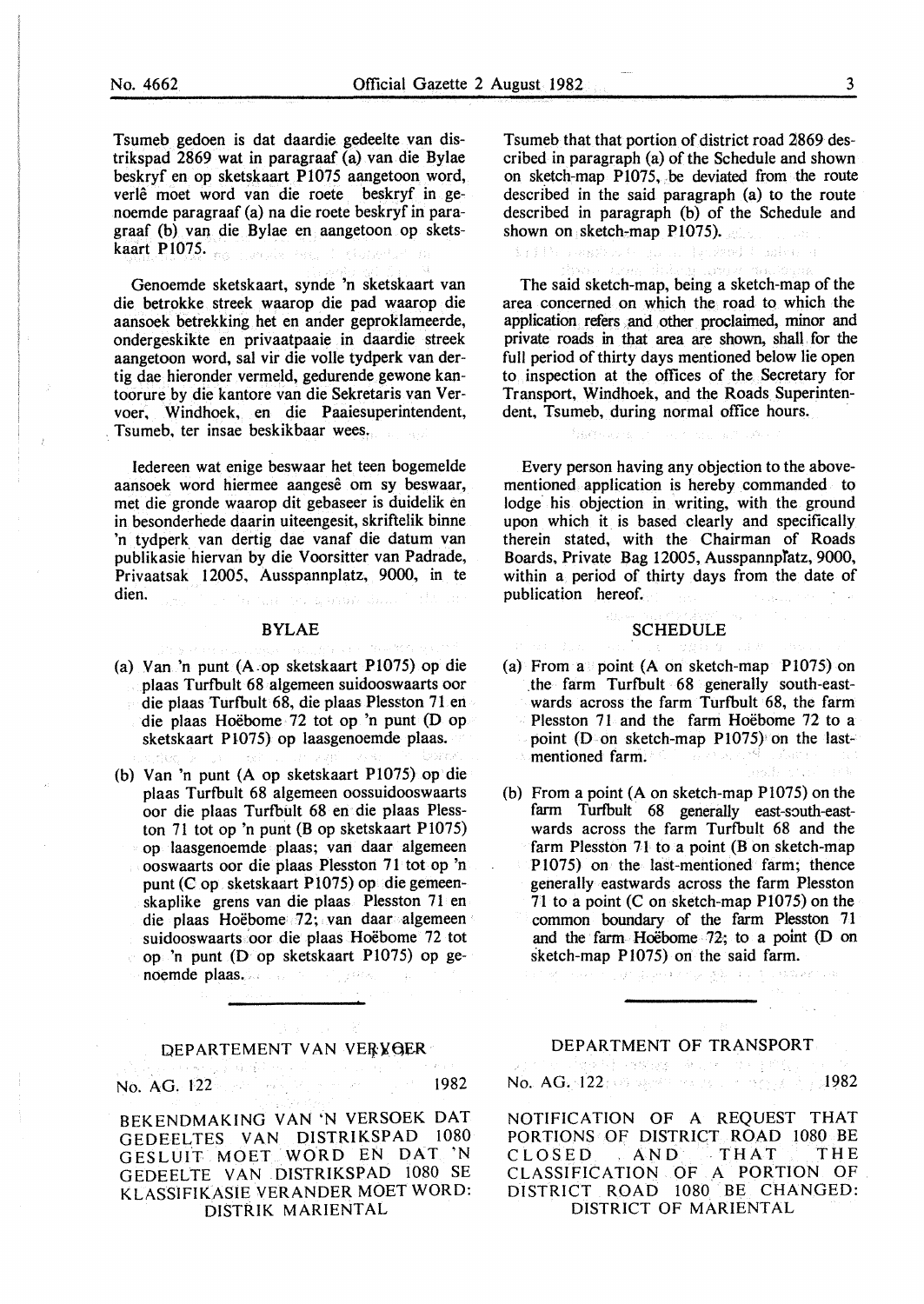lngevolge artikel 17(2) van die Ordonnansie op Paaie. 1972 (Ordonnansie 17 van 1972), word hierby bekend gemaak dat die Padraad van Mariental versoek het dat -

- (a) daardie gedeelte van distrikspad 1080 wat in Bylae I beskryf en op sketskaart P1112 aangetoon word. gesluit moet word;
- (b) daardie gedeelte van distrikspad 1080 wat in Bylae II beskryf en op sketskaart P1112 aangetoon word, gesluit moet word; en
- (c) daardie gedeelte van distrikspad 1080 wat in Bylae III beskryf en op sketskaart PI112 aangetoon word se klassifikasie verander moet word na die van 'n grootpad.

Gcnocmde sketskaart. synde 'n sketskaart van die bctrokke streek waarop die pad waarop die vcrsock betrekking het en ander geproklameerde, ondcrgeskikte en privaatpaaie in daardie streek aangetoon word. sal vir die volle tydperk van dertig dac hieronder vermeld. gedurende gewone kantoorure by die kantore van die Sekretaris van Ver- \·oer. Windhoek. en die Paaiesuperintendent. Mariental, ter insae beskikbaar wees.

lcdcrccn wat enige beswaar het teen bogenoemde versoek word hiermee aangesê om sy beswaar. met die gronde waarop dit gebaseer is duidclik en in besonderhede daarin uiteengesit. skriftelik binne 'n tydperk van dertig dae vanaf die datum van publikasic hiervan. by die Voorsitter \·an Padrade. Privaatsak 12005. Ausspannplatz. 9000. in te dicn.

### BYLAE I

Van 'n punt (B2 op sketskaart P1112) op distrikspad 1103 op die plaas Keikanachab West 91 algemccn suidweswaarts. al meer suidsuidweswaarts en al mecr suidweswaarts oor die plaas Keikanachab West 91, die plaas Gedeelte 37 ( Mariental-lughawe) van Keikanachab West 91 en die plaas Keikanachab West 91 tot op 'n punt (C op skctskaart PI I 12) op grootpad 34 op laasgenoemde plaas.

### BYLAE II

Van 'n punt (A op sketskaart P1112) op ou hoofpad I. seksie 4. op die plaas Keikanachab 90 algemecn wesnoordweswaarts oor die plaas Keikanachab 90 en die Spoorweg Reserwe tot op 'n punt (AI op sketskaart Pl112) op hoofpad 1, scksic 4 op die plaas Keikanachab Ost 90.

In terms of section 17(2) of the Roads Ordinance. 1972 (Ordinance 17 of 1972). it is hereby made known that the Roads Board of Mariental has requested that and Represente

- (a) that portion of district road 1080 described in Schedule I and shown on sketch-map P<sub>1112</sub> be closed:
- (b) that portion of district road 1080 described in Schedule II and shown on sketch-map P<sub>1112</sub> be closed; and
- (c) the classification of that portion of district· road 1080 described in Schedule III and shown on sketch-map P1112 be changed to that of main road.

The said sketch-map, being a sketch-map of the area concerned on which the roads to which the request refers and other proclaimed, minor and private roads in that area are shown, shall for the full period of thirty days mentioned below lie open to inspection at the offices of the Secretary for Transport. Windhoek. and the Roads Superintendent. Mariental. during normal office hours.

Every person having any objection to the abovementioned request is hereby commanded to lodge his objection in writing with the grounds upon which it is based clearly and specifically therein stated. with the Chairman of Roads Boards, Private Bag. 12005, Ausspannplatz, 9000, within a period of thirty days from the date of publication hereof.

### SCHEDULE I

计线圈

From a point (B2 on sketch-map Pl112) on district road 1103 on the farm Keikanachab West-91 generally south-westwards, more and more southsouth-westwards and more and more south~westwards across the farm Keikanachab West 91, the farm Portion 37 (Mariental Airport) of Keikanachab West 91 and the farm Keikanachab West 91 to a point (C on sketch-map Pl112) on main road 34 on the last mentioned farm.

### SCHEDULE II

**Public Main** 

From a point (A on sketch-map P1112) on old trunk road I. section 4. on the farm Keikanachab 90 generally west-north-westwards across the farm Keikanachab 90 and the Railway Reserve to a point  $(A1$  on sketch-map P1112) on trunk road 1, section 4 on the farm Keikanachab Ost 90.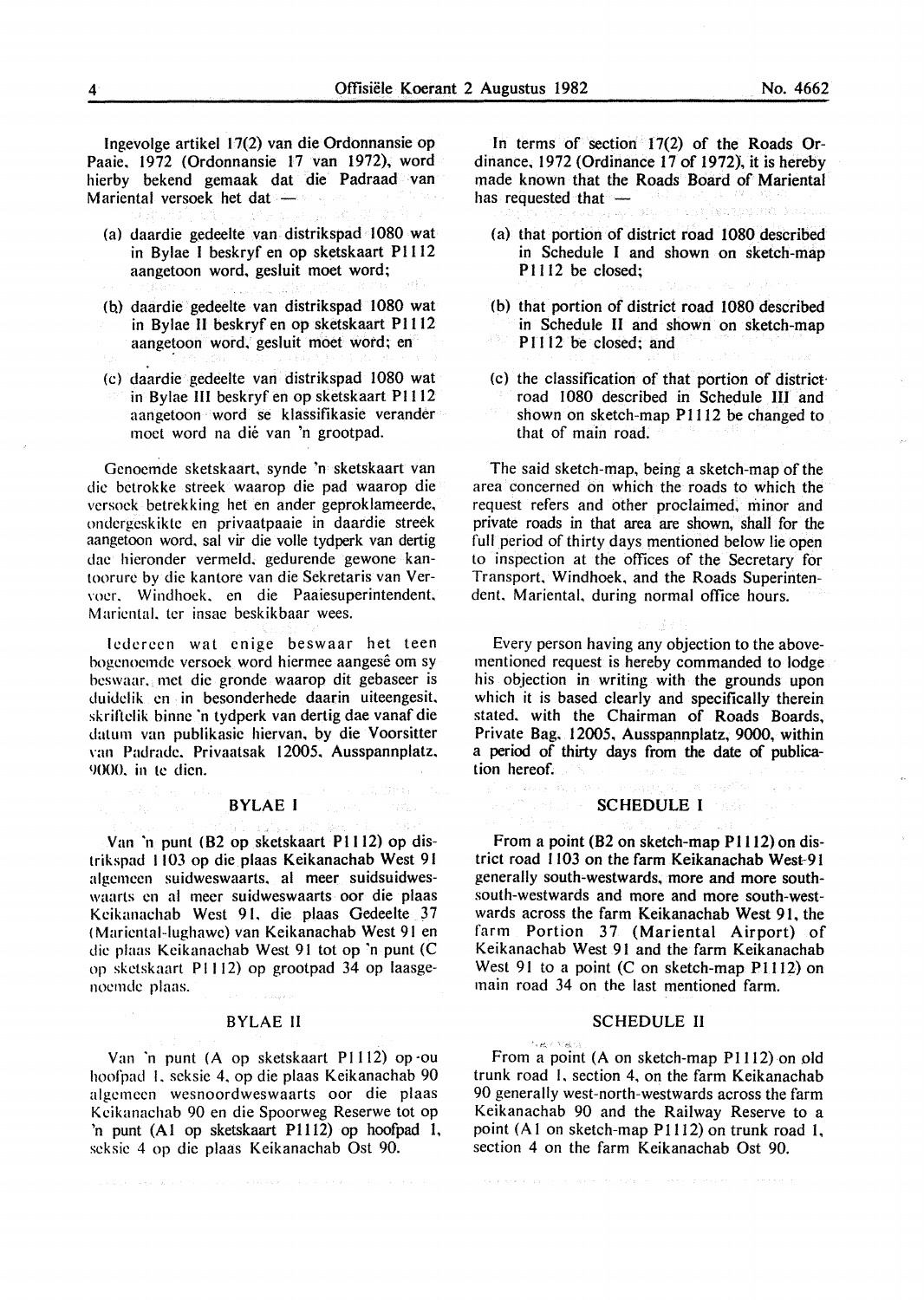participant discussions

### **BYLAE III**

Van 'n punt (A I op sketskaart P 1112) op hoofpad I. scksic 4. op die plaas Keikanachab Ost 90 algemeen wesnoordweswaarts oor genoemde plaas tot op 'n punt (A2 op sketskaart P1112) op grootpad 95 op genoemde plaas.

### DEPARTEMENT VAN FINANSIES

No. AG. 123 1982

WET OP PENSIOENE VIR STATUTERE INSTELLINGS, 1980 (WET 3 VAN 1980): VERKLARING VAN DIE NASIONALE BOU-EN BELEGGINGSKORPORASIE VAN SUIDWES-AFRIKA, BEPERK, AS STATUTÊRE INSTELLING

Kragtens artikel 3 van die Wet op Pensioene vir Statutêre Instellings, 1980 (Wet 3 van 1980), verklaar die Ministersraad hierby die Nasionale Bou- en Bcleggingskorporasie van Suidwes-Afrika, Beperk. by artikel 2( I) van die Proklamasie op die Nasionalc Bou- en Beleggingskorporasie van Suidwes-Afrika. 1978 (Proklamasie AG. 60 van 1978). ingestel. met ingang van I Augustus 1982 'n statutêre instelling vir die doeleindes van ccrsgenocmde Wet.

0p las van die Ministersraad

D.F. MUDGE VOORSITTER Windhoek. 15 Julie 1982

### DEPARTEMENT VAN FINANSIES

No. AG. 124 1982

### NASIONALE BOU- EN BELEGGINGSKOR-PORASIE VAN SUIDWES-AFRIKA, BEPERK: VERMEERDERING VAN AANDELEKAPITAAL

Kragtens artikel 16(2) van die Proklamasie op die Nasionalc Bou- en Beleggingskorporasie van Suidwes-Afrika. 1978 (Proklamasie AG. 60 van 1978). op aanbeveling van die raad van direkteure van die Nasionale Bou- en Beleggingskorporasie van Suidwes-Afrika, Beperk -

### SCHEDULE III ENTERT

From a point (A1 on sketch-map P1112) on trunk road I. section 4, on the farm Keikanachab Ost 90 generally west-north-westwards across the said farm to a point (A2 on sketch-map P1112) on main road 95 on the said farm.

### DEPARTMENT OF FINANCE

No. AG. 123 1982

Je daar

STATUTORY INSTITUTIONS PENSIONS ACT. 1980 (ACT 3 OF 1980): DECLARATION OF THE NATIONAL BUILDING AND INVESTMENT CORPORATION OF SOUTH WEST AFRICA, LIMITED, AS STATUTORY INSTITUTION

Under section 3 of the Statutory Institutions Pensions Act. 1980 (Act 3 of 1980), the Council of Ministers hereby declares the National Building and Investment Corporation of South West Africa. Limited. established by section 2( l) of the National Building and Investment Corporation of South West Africa Proclamation, 1978 (Proclamation AG. 60 of 1978), to be a statutory institution for the purposes of the first-mentioned Act. with effect from I August 1982.

By order of the Council of Ministers

D.F. MUDGE CHAIRMAN Windhoek. 15 July 1982

### DEPARTMENT OF FINANCE.

No. AG. 124 1982

### NATIONAL BUILDING AND INVESTMENT CORPORATION OF SOUTH WEST AFRICA. LIMITED: INCREASE OF SHARE CAPITAL

Under section 16(2) of the National Building  $\mathbb{N}_{\text{det}}$ and Investment Corporation of South West Africa Proclamation. 1978 (Proclamation AG. 60 of 1978). upon recommendation of the board of directors of the National Building and Investment Corporation of South West Africa, Limited -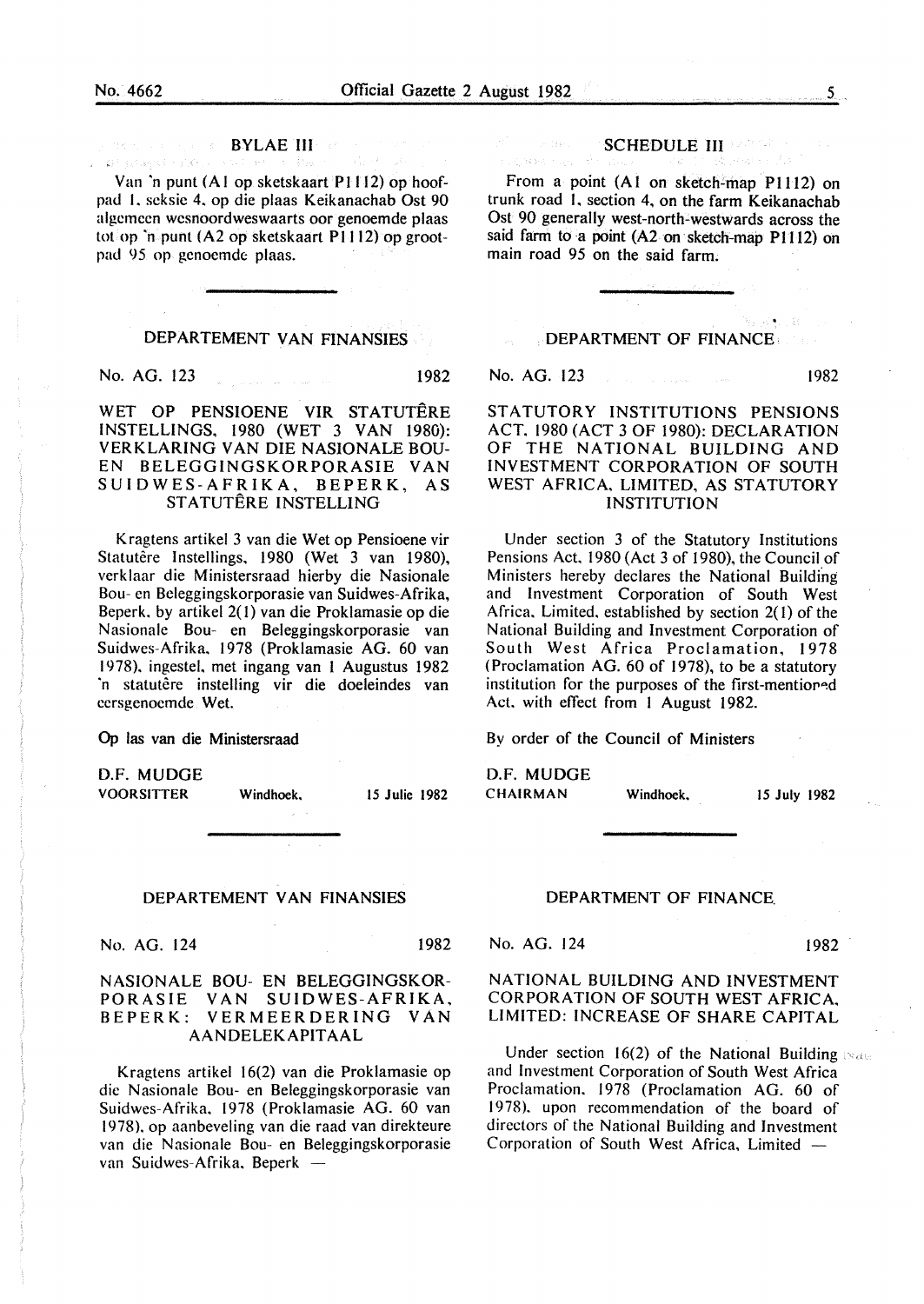- (a) vermeerder die Ministersraad hierby die aandelekapitaal van genoemde Korporasie na R25 000 000: en
- (b) trek die Ministersraad hierby Goewermentskennisgewing AG. 111 van 27 Julie 1981 in. The police box the 12 best man

### Op las van die Ministersraad

### D.F. MUDGE VOORSITTER **Voorsitter** Windhoek. 15 Julie 1982

 $\begin{split} &\mathcal{R}_{\text{c}}(\mathbf{q},\mathbf{q},\mathbf{q}) = \mathcal{R}_{\text{c}}^{\text{c}}(\mathbf{q},\mathbf{q}^{\text{c}}), \mathcal{R}_{\text{c}}^{\text{c}} = \mathcal{R}_{\text{c}}^{\text{c}}(\mathbf{q},\mathbf{q}^{\text{c}}), \mathcal{R}_{\text{c}}^{\text{c}}(\mathbf{q},\mathbf{q}^{\text{c}}), \mathcal{R}_{\text{c}}^{\text{c}}(\mathbf{q},\mathbf{q}^{\text{c}}), \mathcal{R}_{\text{c}}^{\text{c}}(\mathbf{q$ 对某人 计可变变 医射线的复数形式 医心房切除术 经外 了,如果是,我们的人,我们是,我们的人,我们的人们的

a Bizan administrativa (m. 1972)<br>1901 - Paul Donald, político político e de Maria (m. 1972)<br>1912 - Portugal Instituto de Paul Maria (m. 1982) น<br>นักเจ้า เป็นเกรียม การเขาเขาเขา การเขา เป็นเรียนสารา การเขา<br>วางเรื่องไม่สุด เขาเขาเขาเขาเข้ามาเข้า การเกรียม การเขา in a control de l'arrivat de la calendaria del possibilità della militaria del possibilità della militaria del<br>1963 – Carlo del Carlo del Carlo del Carlo del Carlo del Carlo del Carlo del Carlo del Carlo del Carlo del Ca<br>1 mission and the main series of

Seeparation for December 2010 to 10 Game 21

 $\mathbb{P}^{(1)}\otimes\cdots\otimes\mathbb{P}^{(k)}\mathcal{N}\mathcal{V}\mathcal{V}(\mathcal{A})\cong\mathbb{C}$  $\widehat{\mathbb{E}}_{\mathbb{P}}[V_{\mathbb{P}}] = \{ \mathbb{P}_{\mathbb{P}}[V_{\mathbb{P}}] \mid \mathbb{P}_{\mathbb{P}}[V_{\mathbb{P}}] = \mathbb{P}_{\mathbb{P}}[V_{\mathbb{P}}] \mid \mathbb{P}_{\mathbb{P}}[V_{\mathbb{P}}] = \mathbb{P}_{\mathbb{P}}[V_{\mathbb{P}}] \mid \mathbb{P}_{\mathbb{P}}[V_{\mathbb{P}}] = \mathbb{P}_{\mathbb{P}}[V_{\mathbb{P}}] \mid \mathbb{P}_{\mathbb{P}}[V_{\mathbb{P}}] = \mathbb$ 

and the contract of the company of the company of the company of the company of the company of the company of the company of the company of the company of the company of the company of the company of the company of the com

 $\sim$ 

(b) the Council of Ministers hereby withdraws Government Notice AG. 111 of 27 July 1981. s kinne skapsma on of a

### By order of the Council of Ministers

### D.F. MUDGE  $CHAIRMAN$  Windhoek.  $15$  July 1982...

ということである。この最も、これを含められていましょう。<br>このから、それを、この業者が、今年は、今年は私にはずいく 医光光 的复数人民意作为小说的复数形式英美的变形人名  $Z_{\rm eff} = -2\pi \sqrt{2}$  ,  $Z_{\rm eff} = \frac{1}{2}$  ,  $Z_{\rm eff} = 2\pi \sqrt{2}$  ,  $Z_{\rm eff} = 2\pi \sqrt{2}$  ,  $Z_{\rm eff} = 2\pi \sqrt{2}$ (1) 人名德里尔尔 医马克里尔 经不能利用

19 anns an 2007 an t-Albany (1992)<br>1982 - John Borth College - Ryss and Politics<br>1970 - Joseph American Barry (1992) วมที่ที่ที่ 1 ว่า ครั้งจะเป็นแม้ว่า นายที่ 1 วันนี้ เป็นได้แบบ หรือ จันนี้ เป็น 1 ว่า<br>วันเวลา นาย นาย เราเกิดจะเป็นได้ เรียน เรียน ซึ่งเป็นได้เป็นเครื่อง 1 ว่า ส The contribution of the first contribution of the contribution of the contribution of the contribution of the contribution of the contribution of the contribution of the contribution of the contribution of the contribution a de la caracción de la caracción de la caracción.<br>En la caracción de la caracción de la caracción de la caracción de la caracción de la caracción de la caracció  $\label{eq:2} \mathbb{E} \mathbb{E} \mathbb{E} \left[ \mathbb{E} \left[ \mathbb{E} \left[ \mathbb{E} \left[ \mathbb{E} \left[ \mathbb{E} \left[ \mathbb{E} \left[ \mathbb{E} \left[ \mathbb{E} \left[ \mathbb{E} \left[ \mathbb{E} \left[ \mathbb{E} \left[ \mathbb{E} \left[ \mathbb{E} \left[ \mathbb{E} \left[ \mathbb{E} \left[ \mathbb{E} \left[ \mathbb{E} \left[ \mathbb{E} \left[ \mathbb{E} \left[ \mathbb{E} \left[ \mathbb{E} \left[ \mathbb$ na salmida a dia 10 grapovi prostan.

ARE REAL REAL PROPERTY

**SED BERRY COLL**  $\sim$  section<br>(7.0  $\sim$   $\sim$   $\sim$   $\sim$   $\sim$   $\sim$ 了到什么回来说?

.<br>Harvard Start Henrich (Medicine Start Start Start Henri Start)

and weather that have an

- 長期11日

1. 法法规 网络多层类型的第三层 人名

 $\label{eq:3.1} \begin{split} \mathcal{F}_{\mathcal{A}}^{\mathcal{A}}(\mathcal{A}) = & \mathcal{F}_{\mathcal{A}}^{\mathcal{A}}(\mathcal{A}) = \mathcal{F}_{\mathcal{A}}^{\mathcal{A}}(\mathcal{A}) = \mathcal{F}_{\mathcal{A}}^{\mathcal{A}}(\mathcal{A}) = \mathcal{F}_{\mathcal{A}}^{\mathcal{A}}(\mathcal{A}) = \mathcal{F}_{\mathcal{A}}^{\mathcal{A}}(\mathcal{A}) = \mathcal{F}_{\mathcal{A}}^{\mathcal{A}}(\mathcal{A}) = \mathcal{F}_{\mathcal{A}}^{\mathcal{A}}(\mathcal{$ 

المستحدثة المستحدث المستحدثة المستحدثة المستحدثة المنافسة المؤمنة المستحدة المستحدة المستحدة المستحدة المستحدة an an <sup>11</sup> agus seo de chen keuns a ginne a ra alle color chin

<sup>(</sup>ROD A 開封) (MA 1489) 在都市的人员工

<sup>&</sup>quot;'''"\_.

<sup>,</sup> we obtain an exchange that consider any appears on all single  $\mathbb{R}^{n+1}$  .  $\{0.05, 0.5, \ldots, 0.5, \ldots, \frac{1}{10}\}$  to derive which is the result of the lattice space.  $\label{eq:2.1} \mathcal{L}_{\text{max}}(\mathcal{L}_{\text{max}},\mathcal{L}_{\text{max}}) = \mathcal{L}_{\text{max}}(\mathcal{L}_{\text{max}},\mathcal{L}_{\text{max}}) + \mathcal{L}_{\text{max}}(\mathcal{L}_{\text{max}})$ 

<sup>(</sup>a) the Council of Ministers hereby increases the share capital of the said Corporation to R25 000 000; and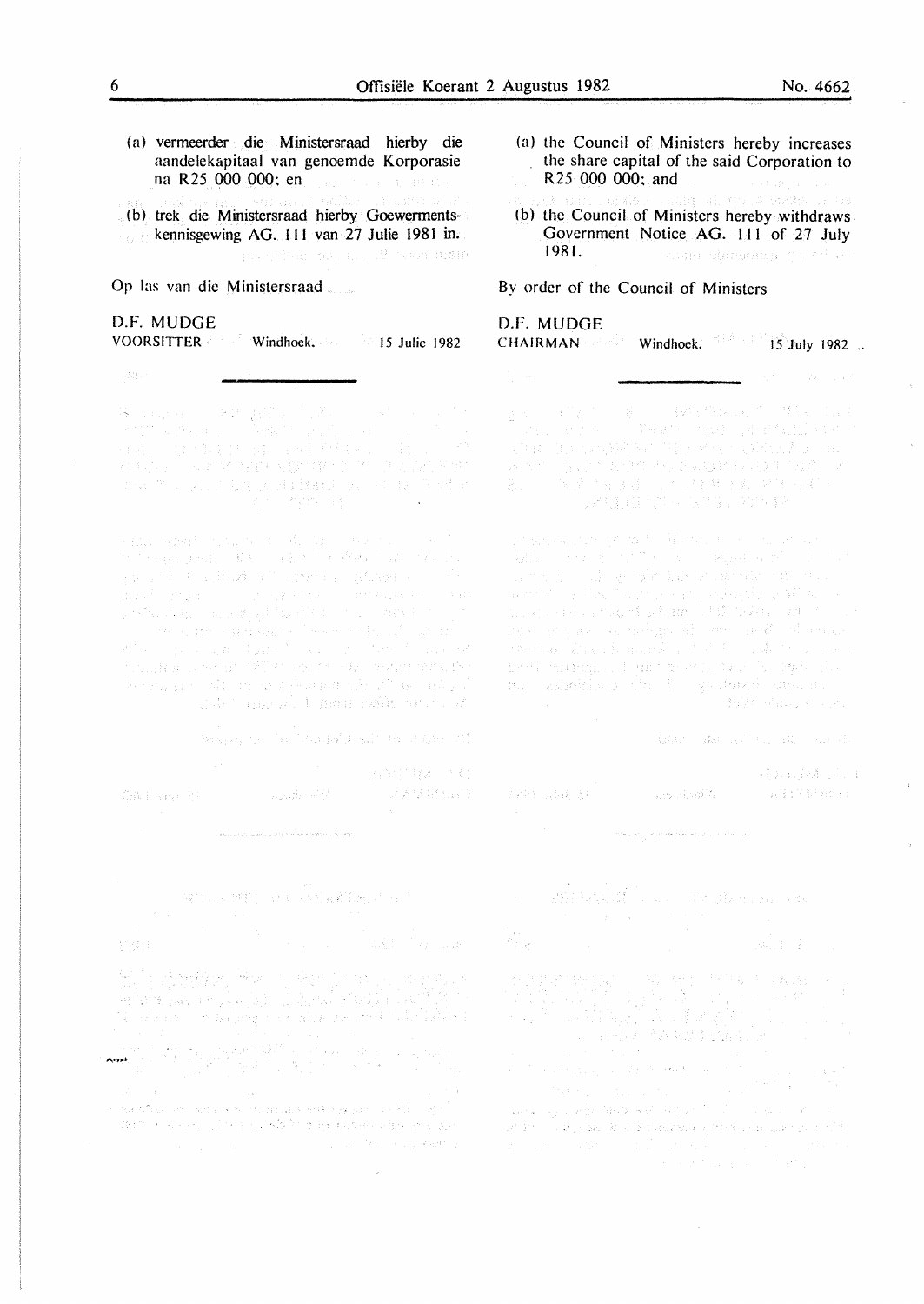- 1<br>- 1913<br>- <del>1920</del><br>- 1

# - **Advertensies**

### ADVERTEER IN DIE OFFISIËLE KOERANT VAN SUIDWES-AFRIKA

1. Die Buitengewone Offisiële Koerant wat advertensies bevat verskyn op elke Vrydag van elke maand; indien 'n Vrydag op 'n Openbare Feesdag val, verskyn die *Offisiele Koerant* op die voorafgaande Donderdag.

2. Advertensies wat in die *Offisiele Koerant* geplaas moet word, moet in die taal waarin hulle sal verskyn aan die OFFISIËLE KOERANTKANTOOR, P.S. 13200, Windhoek, geadresseer word. of by Kamer 12 Sam Cohengebou Windhoek afgelewer word, nie later nie as 3 nm op die NEGENDE dag voor die verskyning van die *Offisiele Koerant,* waarin die advertensie geplaas moet word.

3. Advertensies word vir die openbare voordeel in die *Offisiele Koerant* gepubliseer. Vertalings moet deur die Adverteerder of sy agent gelewer word indien verlang.

4. Slegs regsadvertensies word vir publikasie in die *Offisiele Koerant* aangeneem en bulle is onderworpe aan die goedkeuring van die Sekretaris van Burgersake en Mannekrag, wat die aanneming of verdere publikasie van 'n advertensie mag weier.

5. Die Sekretaris van Burgersake en Mannekrag behou hom die reg voor om die kopie te redigeer, te hersien en oortollige besonderhede weg te laat.

6. Advertensies moet sover moontlik getik wees. Die manuskrip van advertensies moet slegs op een kant van die papier geskryf word en alle eiename moet duidelik wees. In geval 'n naam weens onduidelike handskrif foutief gedruk word, kan die advertensie slegs dan herdruk word as die koste van 'n nuwe plasing betaal word.

7. Geen aanspreeklikheid word aanvaar vir enige vertraging in die publisering daarvan op 'n ander datum as die deur die insender bepaal. Insgelyks word geen aanspreeklikheid aanvaar ten opsigte van enige redigering, hersiening, weglatings. tipografiese. foute en foute wat weens dowwe of onduidelike kopie mag ontstaan nie.

8. Die insender word aanspreeklik gehou vir enige skadevergoeding en koste wat voortvloei uit enige aksie wat weens die publisering, betsy met of sonder enige weglating, foute, onduidelikhede of in watter vorm ookal, van 'n kennisgewing teen die Administrateur-generaal ingestel word.

9. Die jaarlikse intekengeld op die *Offisiele Koerant* is R 12.50 posvry in hierdie Gebied en die Republiek van Suid-Afrika. verkrygbaar by die here Swapers Beperk, Posbus 56, Windhoek. Oorsese intekenaars moet posgeld vooruitbetaal. Enkel eksemplare van die *Offisiele Koerant* is verkrygbaar van die here Swapers Beperk, Posbus 56, Windhoek, teen 30c per eksemplaar. Eksemplare word vir slegs twee jaar in voorraad gehou.

10. Die koste vir die plasing van kennisgewings is soos volg en is betaalbaar by wyse van tjeks, wissels, pos- of geldorders:

## I **Advertisements**

### ADVERTISING IN THE OFFICIAL GAZETTE OF SOUTH WEST AFRICA

l. The *Official Gazette* Extraordinary containing advertisements is published on every Friday of each month; if those days fall on a Public Holiday, the *Official Gazette* is published on the preceding Thursday.

2. Advertisements for insertion in the *Official Gazette*  should be addressed to the OFFICIAL GAZETTE OFFICE, P.B. 13200, Windhoek, or be delivered to Room 12 Sam Cohen Building Windhoek, in die languages in which they are to be published, not later than 3 p.m. on the NINTH day before the date of publication of the *Official Gazette* in which they are to be inserted.

3. Advertisements are published in the *Official Gazette* for the benefit of the public. Translations if desired, must be furnished by the advertiser or his agent.

4. Only law advertisements are accepted for publication in the *Official Gazette,* and are subject to the approval of the Secretary for Civic Affairs and Manpower, who may refuse to accept or may decline further publication of any advertisement.

5. The Secretary for Civic Affairs and Manpower reserves the right to edit and revise copy and to delete therefrom any superfluous detail.

6. Advertisements should as far as possible be typewritten. Manuscript of advertisements should be written on one side of the paper only, and all proper names plainly inscribed; in the event of any name being incorrectly printed as a result of indistinct writing, the advertisement can only be republished on payment of the cost of another insertion.

7. No liability is assumed for any delay in publishing a notice or for publishing it on any date other than that stipulated by the advertiser. Similarly no liability is assumed in respect of any editing, revision, omission, typographical errors or errors resulting from faint or indistinct copy.

8. The advertiser will be held liable for all compensation and costs arising from any action which may be instituted against the Administrator-General as a result of the publication of a notice with or without any omission, errors, lack of clarity or in any form whatsoever.

9. The subscription for the *Official Gazette* is Rl2,50 per annum, post free in this Territory and the Republic of South Africa, obtainable from Messrs. Swapers Limited, P.O. Box 56. Windhoek. Postage must be prepaid by overseas subscribers. Single copies of the *Official Gazette* may be obtained from Swapers Limited, P.O. Box 56, Windhoek, at the price of 30c per copy. Copies are kept in stock for only two years.

10. The charge for the insertion of notices is as follows and is payable in the form of cheques, bills, postal or money orders: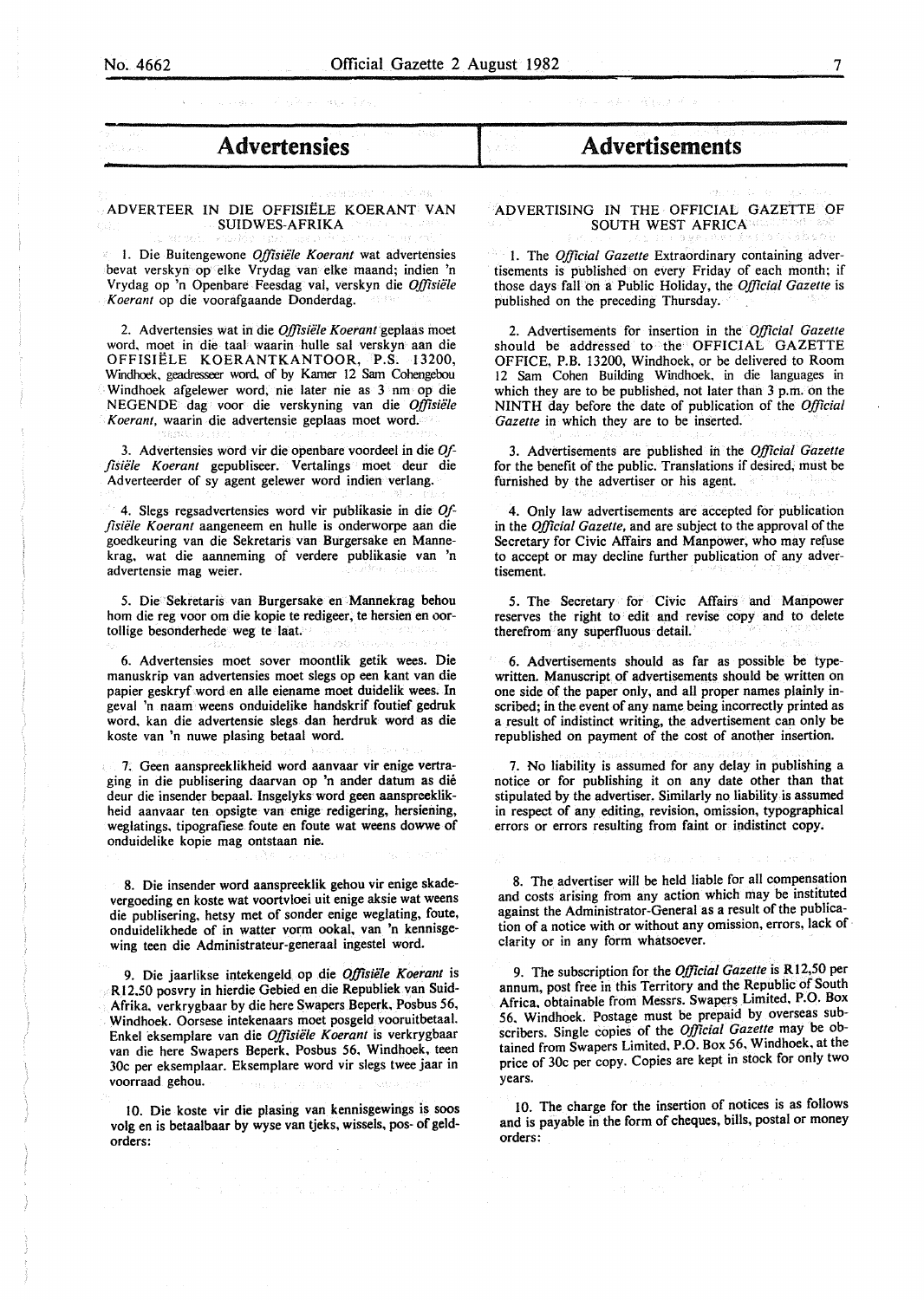### LYS VAN VASTE TARIEWE

| Gestandaardiseerde kennisgewings                                                                            | Tarief per<br>plasing |
|-------------------------------------------------------------------------------------------------------------|-----------------------|
|                                                                                                             | R                     |
|                                                                                                             | R3,25                 |
|                                                                                                             | 6,00                  |
| Boedelwettekennisgewings: Vorms J.                                                                          | 5,00                  |
|                                                                                                             | 2,00                  |
| Derdeparty assuransie eise om skadevergoeding                                                               | 2,50                  |
| Insolvensiewet en maatskappywettekennisge-<br>wings: J. 28, J. 29, Vorms 1 tot 9                            | 4,00                  |
| L.W. - Vorms 2 en 6 - bykomstige verkla-                                                                    |                       |
| rings volgens woordetaltabel, toegevoeg tot die<br>basiese tarief.                                          |                       |
| s I                                                                                                         |                       |
| Naamsverandering (vier plasings)                                                                            | 25,00                 |
| Naturalisasiekennisgewings (insluitende 'n her-                                                             | 2,00                  |
| Onopgeëiste geld — slegs in die buitengewone $Of$ -<br>fisiële Koerant, sluitingsdatum 15 Januarie (per in- |                       |
| skrywing van "naam, adres en bedrag")                                                                       | 0,80                  |
|                                                                                                             | 5,00                  |
| Slumopruimingshofkennisgewings, per perseel                                                                 | 4,00                  |
| Verlore lewensversekeringspolisse                                                                           | 2,00                  |
| Nie gestandaardiseerde kennisgewings                                                                        |                       |
| In a trager<br>suport and<br>Maatskappykennisgewings:                                                       |                       |
| Kort kennisgewings: Vergaderings, besluite,<br>aanbod van skikking, omskepping van maat-                    |                       |
| skappy, vrywillige likwidasies, ens.: sluiting van<br>oordrag van lederegisters en/of verklarings aan       |                       |
|                                                                                                             | 11.00                 |
| $\blacksquare$ Dranklisensie kennisgewings (in buitengewone Of-                                             |                       |
| fisiële Koerante, t.w. Junie/Tvl. November/Kaap,<br>Januarie/OVS., April/Natal) per tweetalige aan-         |                       |
| soek<br>.                                                                                                   | 7,00                  |
| Verklaring van dividende met profytstate, notas in-                                                         |                       |
|                                                                                                             | 25,00                 |
| Lang kennisgewings: Oordragte, veranderings met                                                             |                       |
| betrekking tot aandele of kapitaal, aflossings, be-                                                         |                       |
|                                                                                                             | 37,00                 |
| Handelsmerke in Suidwes-Afrika                                                                              | 11,00                 |
| Likwidateurs en ander aangesteldes se kennisge-                                                             |                       |
|                                                                                                             | 7,00                  |
| Geregtelike en ander openbare verkope:                                                                      |                       |
|                                                                                                             |                       |
|                                                                                                             |                       |
|                                                                                                             | 23,00                 |
| caute Orders van die Hof:<br>The resolution fasture<br>an kalendar Kalendar, ta basa                        |                       |
| Voorlopige en finale likwidasies of sekwestra-                                                              |                       |
| Vermindering of veranderings in kapitaal, same-                                                             | 14,00                 |
| smeltings, aanbod van skikking                                                                              | 37,00                 |
| Geregtelike besture, kurator bonis en soort-                                                                |                       |
| gelyke en uitgebreide bevel nisi<br>Verlenging van keerdatum                                                | 37,00<br>4,00         |
| Tersydestellings «en afwysings van petisies (j.                                                             |                       |

158) ......................................................... ..

4,00

### LIST OF FIXED TARIFF RATES

| Sandardised notices<br>不言 计分散线式<br>as a property of the state of                                                                                                                                                                                                             | Rate per<br>insertion<br>R                           |
|------------------------------------------------------------------------------------------------------------------------------------------------------------------------------------------------------------------------------------------------------------------------------|------------------------------------------------------|
|                                                                                                                                                                                                                                                                              | R3,25<br>6,00                                        |
| Administration of Estates Acts notices: Forms J.                                                                                                                                                                                                                             | 5.00                                                 |
| Third party insurance claims for compensation<br>Insolvency Act and Company Acts notices: J 28,                                                                                                                                                                              | 2,00<br>2,50                                         |
|                                                                                                                                                                                                                                                                              | 4,00                                                 |
| N.B. - Forms 2 and $6$ - additional statements<br>according to word count table, added to the<br>basic tariff. Constitution of the property<br><b>Committee Construction</b><br>$\gamma_{2}=\gamma_{1}+\gamma_{2}$                                                           | ganda tash                                           |
| Naturalisation notices (including a reprint for the                                                                                                                                                                                                                          | 25,00                                                |
| Unclaimed moneys - only in the extraordinary<br>Official Gazette, closing date 15 January (per entry<br>of "name, address and amount")                                                                                                                                       | -2,00<br>0.80                                        |
|                                                                                                                                                                                                                                                                              | 5,00                                                 |
| Slum Clearance Court notices, per premises                                                                                                                                                                                                                                   | 4.00<br>2,00                                         |
| mental police in the case<br><b>Solution Standardised notices Constandardised notices</b>                                                                                                                                                                                    |                                                      |
| je poznatelju stavanje se pravile se postavlja se se se se s<br>Company notices:<br>(一般情報の)対応の取り続き方法                                                                                                                                                                         |                                                      |
| Short notices: Meetings, resolutions, offer of com-<br>promise, conversion of company, voluntary                                                                                                                                                                             | o su                                                 |
| windings-up; closing of transfer or members'<br>registers and/or declaration of dividends                                                                                                                                                                                    | 11,00                                                |
| Tops follows (MRNET Common Communi-                                                                                                                                                                                                                                          |                                                      |
| ai as cina an spousa Bon néann na machair an<br>Liquor Licence notices (in extraordinary Gazettes,                                                                                                                                                                           |                                                      |
| viz. June/Tvl. November/Cape, January/O.F.S.,                                                                                                                                                                                                                                |                                                      |
| Declaration of dividend with profit statements, in                                                                                                                                                                                                                           |                                                      |
| an 22 hasa 1953 na mga kalawang Disabat Morong (                                                                                                                                                                                                                             |                                                      |
| Long notices: Transfers, changes in respect of<br>shares or capital, redemptions, resolutions, volun-                                                                                                                                                                        | 37.00                                                |
| 计转移 医脑质 法处理<br>$\mathcal{L}_\mathrm{in}$ .                                                                                                                                                                                                                                   | ST WA                                                |
| Trade marks in South West Africa                                                                                                                                                                                                                                             | 11.00                                                |
| Liquidator's and other appointees' notices<br>Contractor Service State<br>$\langle\cdot\,e\rangle\rightarrow\langle\cdot\,e^{i\Delta_{\rm{c}}/2}\rangle$<br>an Kilogram<br>state of the concept of the second in the come.                                                   | 7.00                                                 |
| Sales in execution and other public sales:<br>anticopy to the mean of the contribution of the model of the contribution of the contribution of the contribution of the contribution of the contribution of the contribution of the contribution of the contribution of the c |                                                      |
| Public auctions, sales and tenders: produced                                                                                                                                                                                                                                 | 18,00                                                |
| $Up16$ $75$ words $100$                                                                                                                                                                                                                                                      | $-15,00$                                             |
| Villey and also make at the                                                                                                                                                                                                                                                  | - 23.00                                              |
| Orders of the Court: West Windows Court and the Court<br>an agos estado y partidos por la s<br>55 AL                                                                                                                                                                         |                                                      |
| Provisional and final liquidations or sequestra-                                                                                                                                                                                                                             | $\mathbb{C}[\varphi_{T}^{(2)}]=\varphi_{t}$<br>14,00 |
| Reductions or changes in capital mergers, offer                                                                                                                                                                                                                              | 37,00                                                |
| Judicial managements, curator bonis and similar                                                                                                                                                                                                                              | M.<br>37,00                                          |
| Extension of return date<br>Supersessions and discharge of petitions (J.                                                                                                                                                                                                     | 4,00                                                 |
|                                                                                                                                                                                                                                                                              | 4,00                                                 |